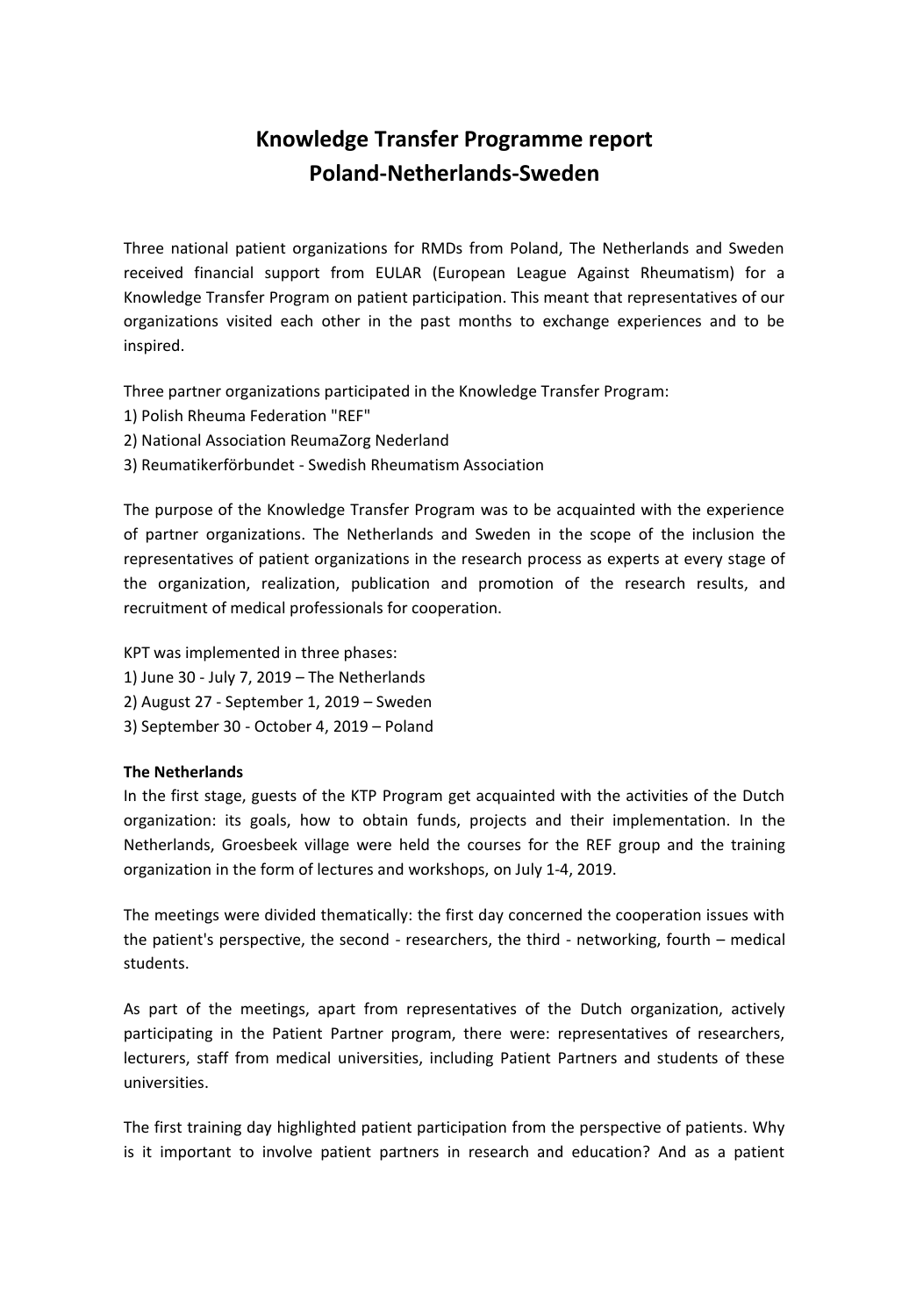partner, in which stages of a project can you be involved, and which roles can you have in a project?

During the second training day, patient participation was highlighted from the perspective of researchers. Presentations of this day were focused on questions such as: How do you involve patient partners in setting up a research agenda? How do you set up a coaching program that trains medical students to become coaches for patients in shared decision making? Or how do you involve the patients' perspective in setting up a new e-Health initiative? Researchers shared their projects and talked about the benefits but also about the challenges of involving patient partners in research

To involve patient partners in research and education, network of patients who have been trained to contribute to projects as a patient partner is needed. How do you set up such a patient partner network? How do you get people interested in becoming a patient partner? What training is needed to train patients partners? How do you ensure diversity in your patient partner network in terms of cultural background, gender, age and educational level? Is it possible to keep a network of patient partners up and running on a voluntary basis? Is it important to evaluate patient partners annually? And what about reimbursing patient partners for their efforts? These questions formed the basis of an inspiring brainstorming session between the participants.

During fourth training day, patient participation was highlighted from the perspective of healthcare providers (in training such as medical students). How can patient partners be involved in training medical students but also in training care providers who have been in the profession for years? Best practices from the Radboud University in Nijmegen were discussed.

When finishing the lectures, the Polish participants had the opportunity to get acquainted with the principles of medical activities at the University Medical Center in Nijmegen, the oldest city in the Netherlands.



Workshop in the Netherlands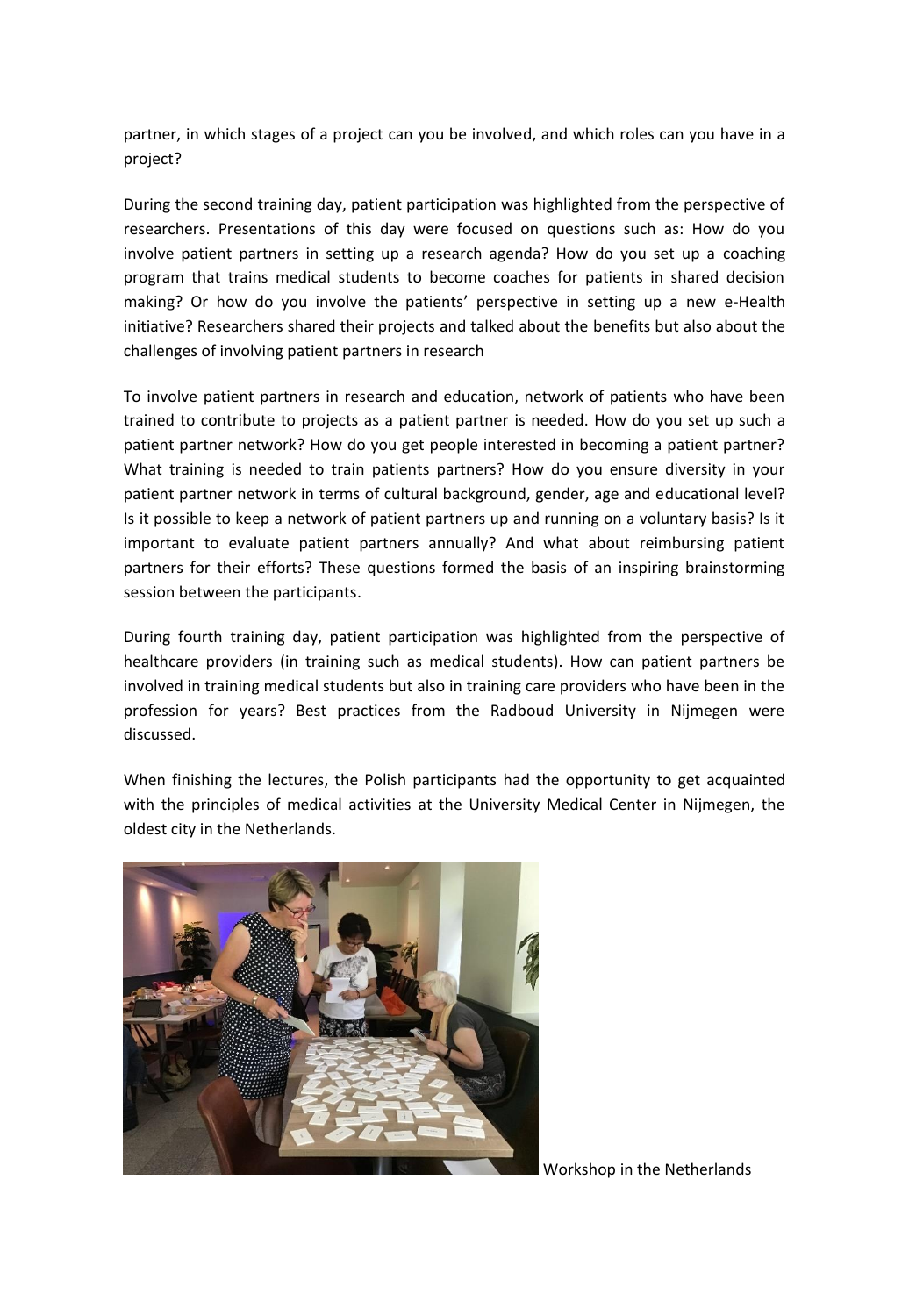

Meeting in the Netherlands

# **Sweden**

The second stage of the KTP program was the visit of representatives of Poland and the Netherlands to Sweden, which took place from August 27 - September 1, 2019.

The courses in the form of lectures and outside meetings, lasted from 28 to 30 August 2019, in Stockholm at the headquarters of Reumatikerförbundet: at Karolinska University hospital and at the biological treatment center.

The participants got acquainted with the activities of the Swedish organization and also met with the representatives dealing with education and Scientifics research association.

KTP in Stockholm starts in Reumatikerförbundet office from an introduction by Stina Nordström, secretary general about activities of Swedish partner and from a summary of the meeting in the Netherlands in July. During this day delegates participated in study visit in the Center for Rheumatology, where they had opportunities to learn about organization of Center, treatment of rheumatic diseases and cooperation with patients' organizations in Sweden.

Second day was devoted to research project from beginning to end. Participants learnt about activities of the James Lind Alliance (JLA) – a non-profit organization bringing patients, carers and clinicians together in Priority Setting Partnerships (PSPs) to identify and priorities the Top 10 unanswered questions or evidence uncertainties to agreement of all three parts.

Participants could hear about experiences in collaboration of both sides of Research Partner Project: research partner and a researcher presented.

Swedish Rheumatism Association presented its involving in research giving good examples of initiatives, collaboration, funding and building significant position in research by patient organization.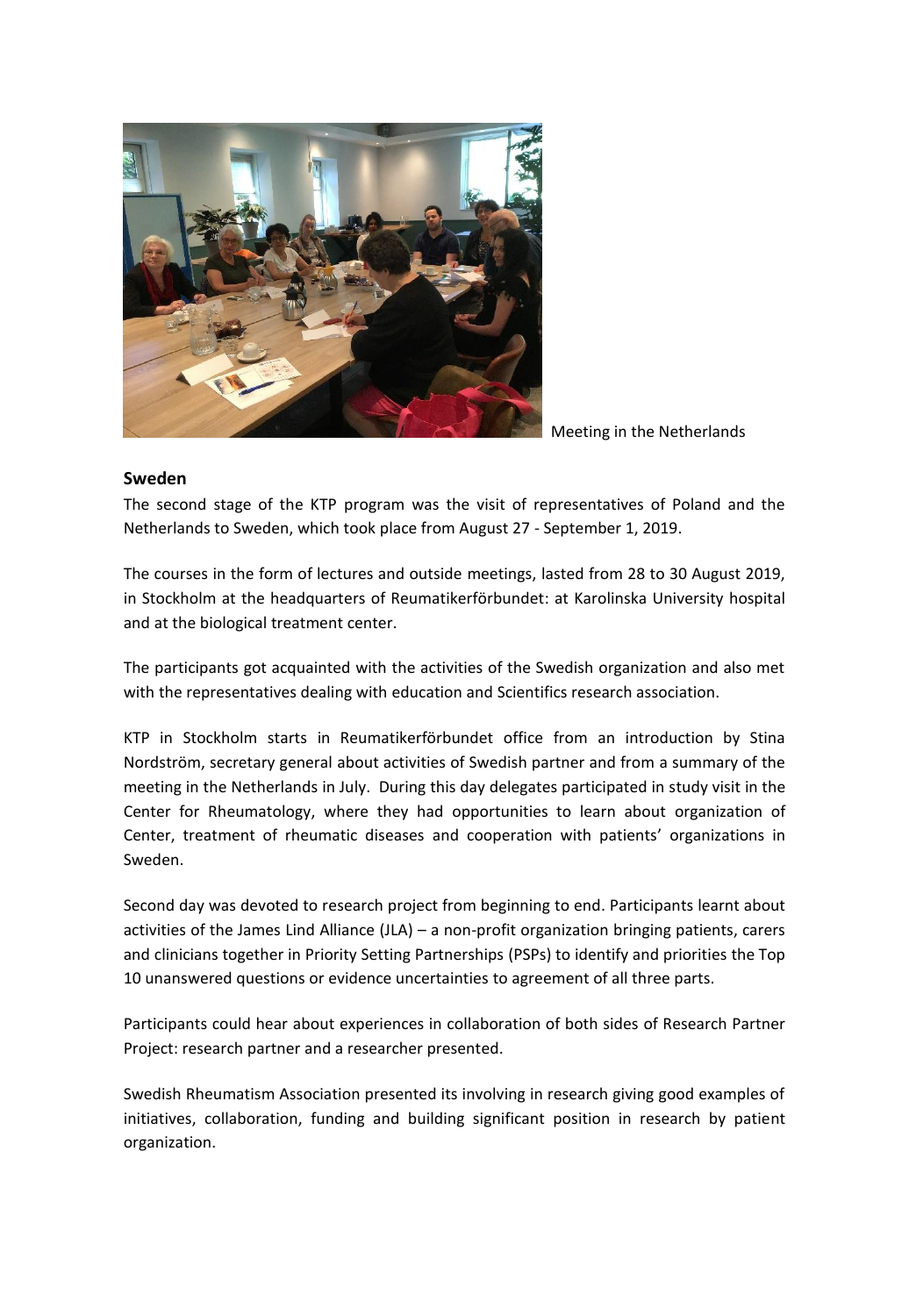Last day of KTP in Stockholm participants had occasion to learn about initiatives SRA devoted for patients with rheumatoid arthritis like Reuma direct – helpline for patients. There were presented results of survey among users high rating this type of support. RA instructors presented their experiences.

This day representatives visited clinical Hospital of Karolinska, where they met a patient partner instructor and participated in presentation of typical lecture for medical students connected with practical examination of patient with rheumatoid arthritis. Participants act here as patients. After it delegates walked around to show the premises at the Rheumatology clinic in Karolinska University hospital.



Meeting in Sweden



Workshop in Sweden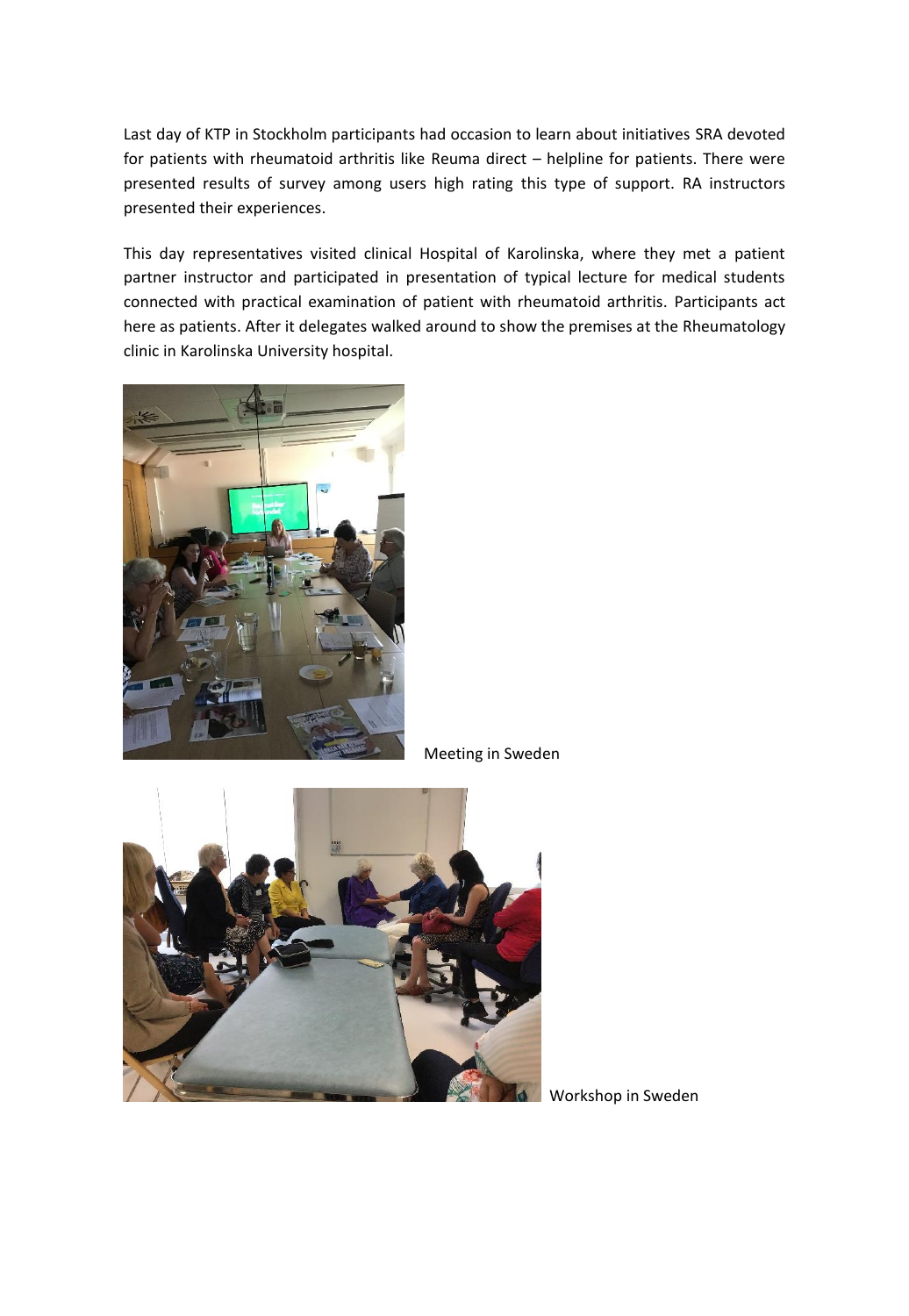# **Poland**

The third stage was a meeting in Poland on 30 September - 3 October.

For this stage of KTP representatives of the member associations of the Polish Rheuma Federation "REF" were invited to participate at the meeting which was held at the National Institute of Geriatrics, Rheumatology and Rehabilitation in Warsaw. The participants from the Netherlands got acquainted with the organization of health care in Poland, with the activities of the Federation and the organizations members. Specially prepared video with a rheumatologist doctor, who has been cooperating with members of the local patients' association for years, in terms of adopting a chronically patient by physiotherapy, students' perspective was presented and discussed among participants.

The delegates visited the institute, and in the establishment of radiology, rehabilitation, pediatric clinics and rheumatologic. In rheumatological clinic they met with deputy head of it and discussed together problems of active patient participation in research and treatment.

Presentations about research in Poland from idea to realization and about works of Ethical Committee in hospital refill educational part of program.

Participants also took an active part in rehabilitation exercises at the Warsaw branch Association of People with Rheumatism and their Friends – member association of Federation REF.

Polish delegates learnt about activities and initiatives of Dutch partner and discussed possibilities to transfer some ideas to Poland. Dutch participants had an opportunity to know unmet needs of Polish students of medicine and young physicians during a meeting with a doctor doing medical specialization in rheumatology in Institute. It was Q&A session.

# **After visits**

After finishing the educational visits in the Netherlands and Sweden there were diagnosed the conditions of the possibility of achieving the objectives of the project in Poland. Currently, it is difficult due to the reorganization of health care and education. There is also no tradition of medical professionals working together with representatives of patient organizations.

The presentations of the best practices provided a lot of food for thought. Poland, the Netherlands and Sweden are culturally different from each other. Dutch people, similar like Swedish people, are used to speaking out and sharing their opinion, also when it comes to their wishes in treatment and health care. In partnership model of healthcare shared decision making is a principle in communication between patient and physician. In Poland, healthcare is still fairly paternalistic; the caregiver takes care of the patient and determines what the patient should do.

The Polish participants would like to change this by starting with the medical students in Poland. They are the doctors of tomorrow. Patient partners can be involved in the curriculum